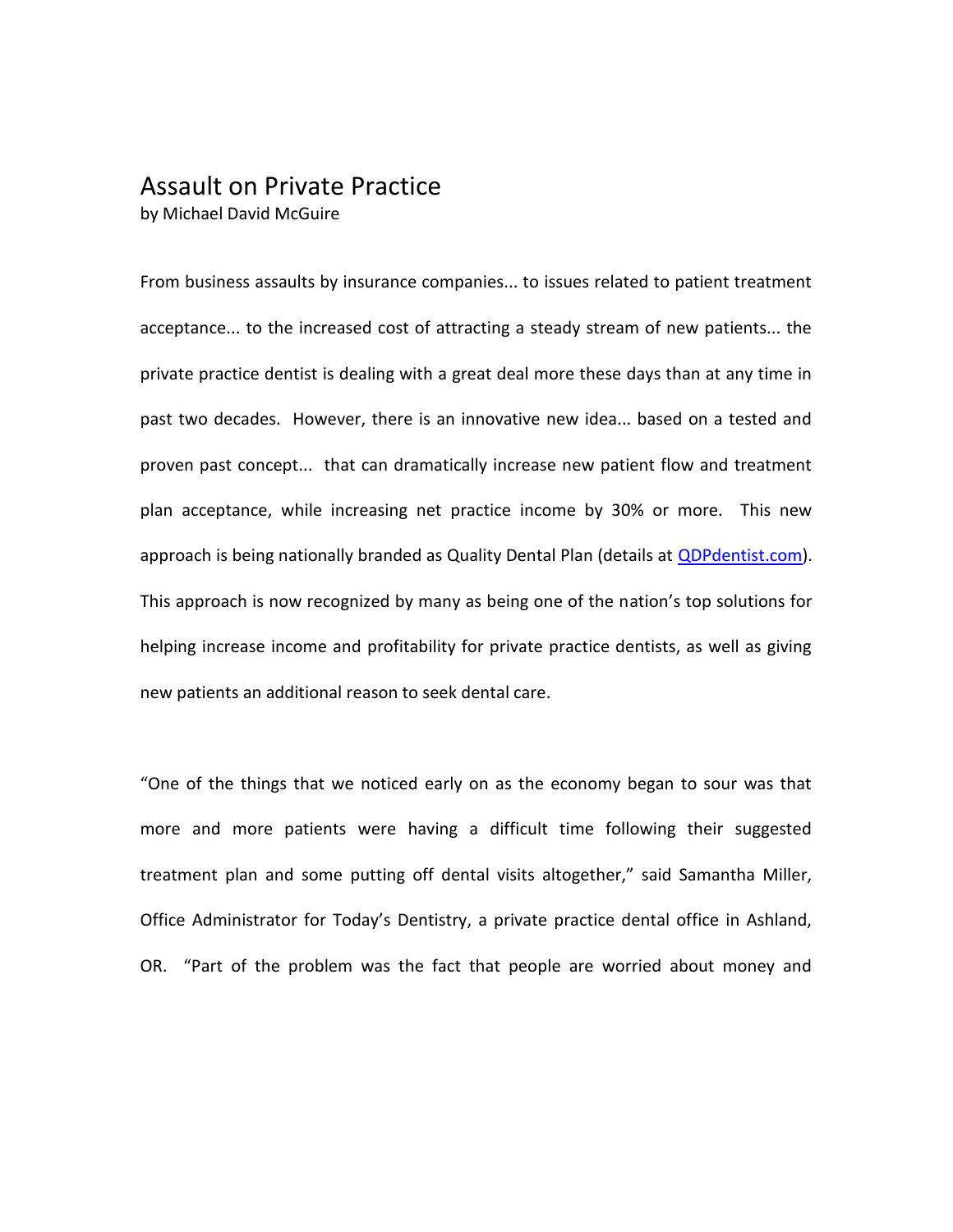expense. We eliminated a great deal of this resistance virtually overnight by implementing the program offered by Quality Dental Plan."

As mentioned above, Quality Dental Plan is the brand name for a patient pre-payment membership plan developed, offered and marketed nationally to dentists by QDPdentist.com. Although the core concept behind the plan offers plan members a lower price for a menu of dental services created and priced by the local doc, the net result is that the local dental office actually sees an increase in patient revenue since all dental fees must be paid, in advance, at time of treatment to qualify for the discount that the local doc has established. "We tracked the decreasing value of uncollected fees from patients over a six month period," Miller said, "and we noticed that uncollected fees often remained uncollected. This issue was completely eliminated once we implemented QDP in our office since all QDP member patients paid in advance for all services."

Pre-pay so-called "membership plans" are not new to dentistry... and have a long history of proven success in private practice. However, what is new... and what QDP does so well... is to take this long-proven concept and wrap it in an easy to implement, turnkey system backed by national caliber marketing materials and a national marketing campaign.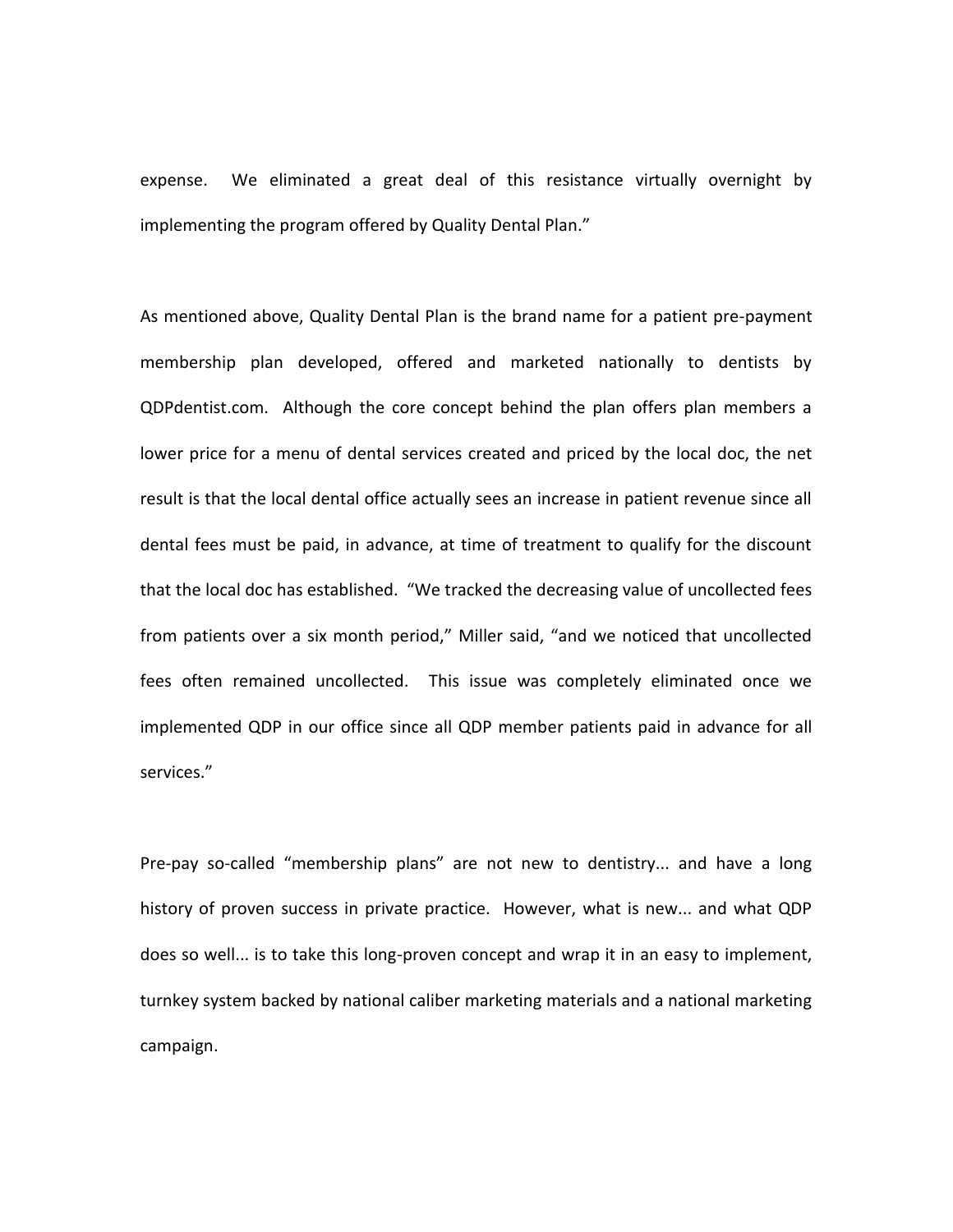"This is one of the smartest practice management tools that I have ever implemented in our office," according to Dan Marut, DMD. "With QDP we set our own list of benefits, our own pricing structure and determine the fees that we are going to charge. A complete Implementation Guide was included... so set up was easy. The marketing materials are professionally created and customizable by our office." The QDP branded promotional materials include customizable patient and local business letter templates, a brochure, postcard and radio commercial... all developed by a top New York-based marketing firm. Quality Dental Plan also backs all QDP Member Dentists with strong implementation support, geographic exclusivity and help with local marketing.

"This is a complete turnkey set up," said Dr. Marut. "We were able to fully implement... and start seeing the benefits of the plan... in less than a month. The Implementation Guide helped me and the front office team get up to speed with very little effort. All management and marketing systems were very easy to implement. The acceptance from patients was amazing."

Other docs from around the nation have seen the value of implementing quality pre-pay membership plans like QDP. "I have never liked the way the insurance companies dictate to me and my office," said private practice dentist Dr. Doug Paulus of Massillon,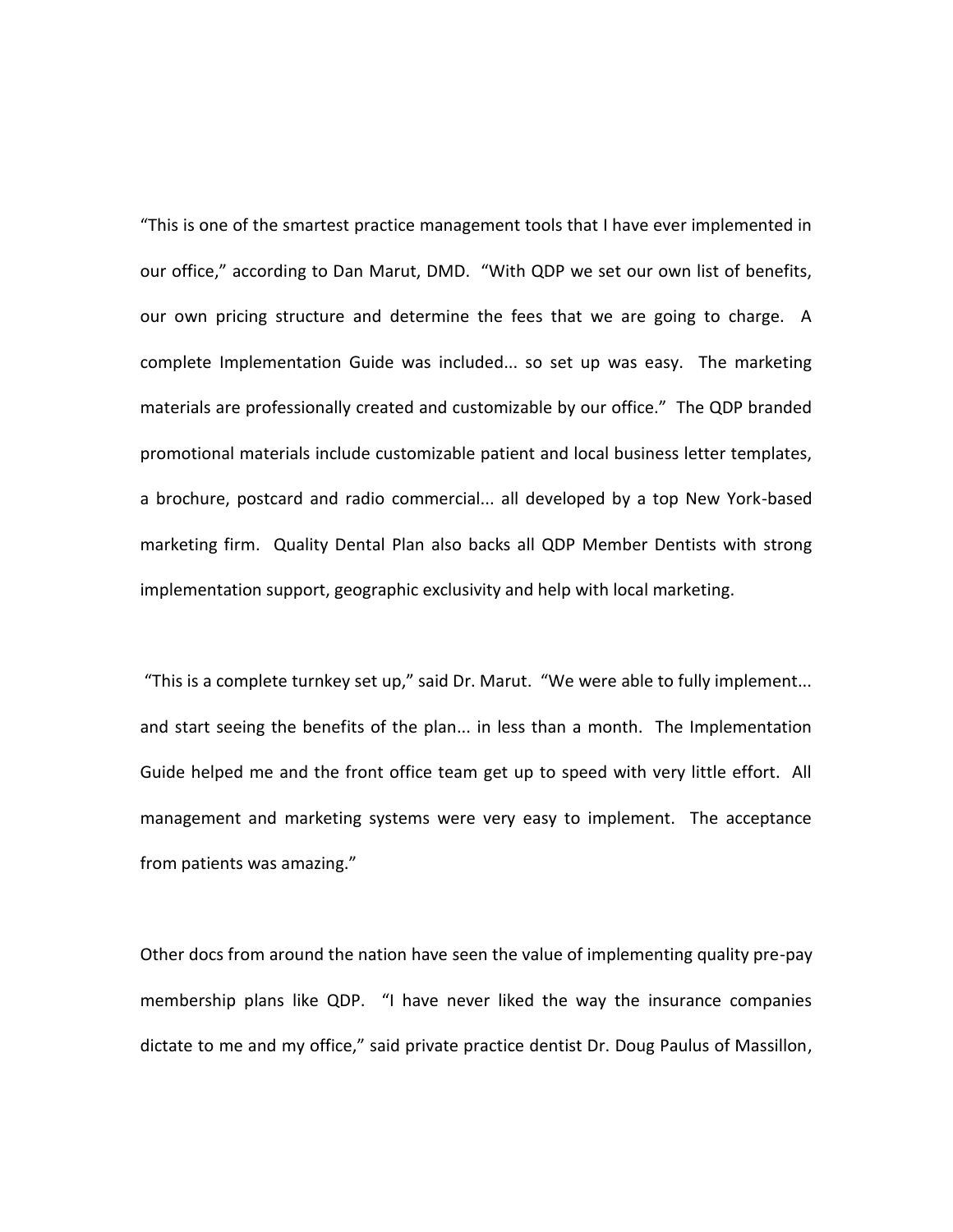OH. "By having a majority of patients pay in advance for all services... this hassle has been almost completely eliminated. The patient pays less out of his or her pocket... and we increase practice income." Dr. Carl Stubblefield of Boise, ID agreed. "Quality prepaid membership plans like QDP can be a huge win-win for both us as doctors and for our patients." In the specific case of QDP from CompleteDentalPlan.com, the local doc remains 100% in charge and collects 100% of all revenue generated from plan membership fees and fees for services. Dr. Daniel Siriphongs of San Andreas, CA indicated that pre-payment membership plans can greatly reduce administrative and collection costs. "This is a major side benefit," he said. "Anything that introduces more new patients into the practice is a major plus."

"It is awkward and uncomfortable for me, personally, to have the front office team have to try and collect on past due patient payment plans and unpaid bills," said Dr. Wendy Crisafulli of Bothell, WA. "Any system that makes it easier for the patient to pursue treatment and eliminates those stressful collection calls for us is a major net positive. Without a doubt... this simple step increases our practice income."

"On the face of it the so-called "self determined discounts" created by us and offered within the plan might look as if it would decrease practice revenue," said Miller of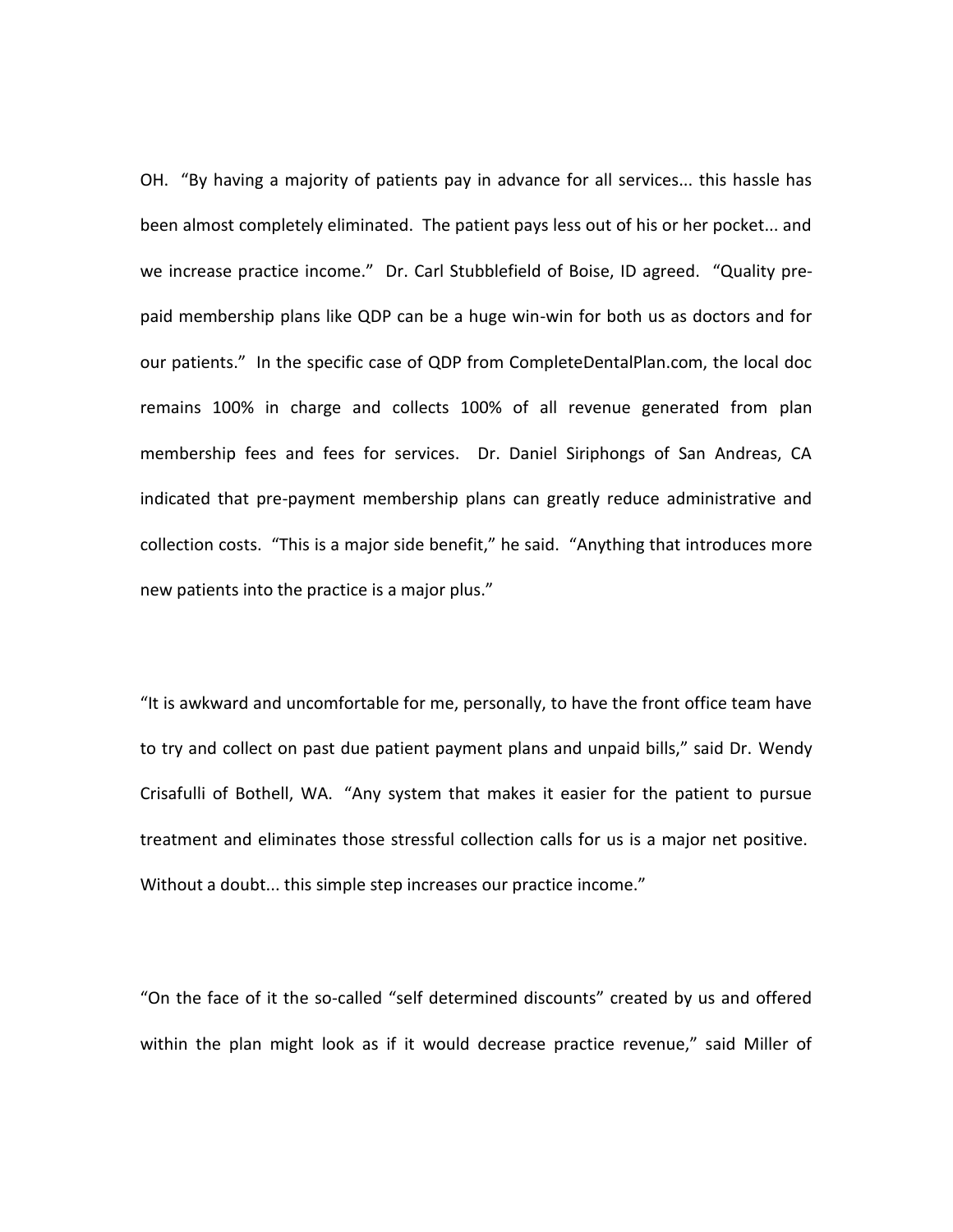Ashland, OR, "but the reality is that the discount for the patient is more than offset by the savings we realize from greatly increased treatment plan acceptance, increased collections and decreased administrative costs.. The QDP marketing systems also helps us very cost-effectively reach out to the community to attract new patients." Another interesting innovation that Quality Dental Plan is offering their QDP Member Dentists is a turnkey marketing system to reach business owners in their local community with a very affordable "dental plan" for their own employees. "The marketing approach that QDP offered was, I think, really brilliant in that they showed us how to reach out to the local community and help business owners find a great way to offer a really costeffective dental benefit to their employees," said Dr. Dan Marut, sighting a local retail store and a soft-serve yogurt shop as examples. "With one letter we brought in 20 new patients in one day with just one follow-up phone call. The business owner becomes a hero and her employees will have top rate dental care for less than they would have to pay for dental insurance." In almost all cases, the cost of a QDP Business Membership for employees is fully tax deductible by the local business owner. "This has proven to be not only a great practice income building tool," said Dr. Marut, "but also a really great public relations and marketing tool as well, that allows doctors to contribute to the overall wellbeing of their communities. I highly recommend it."